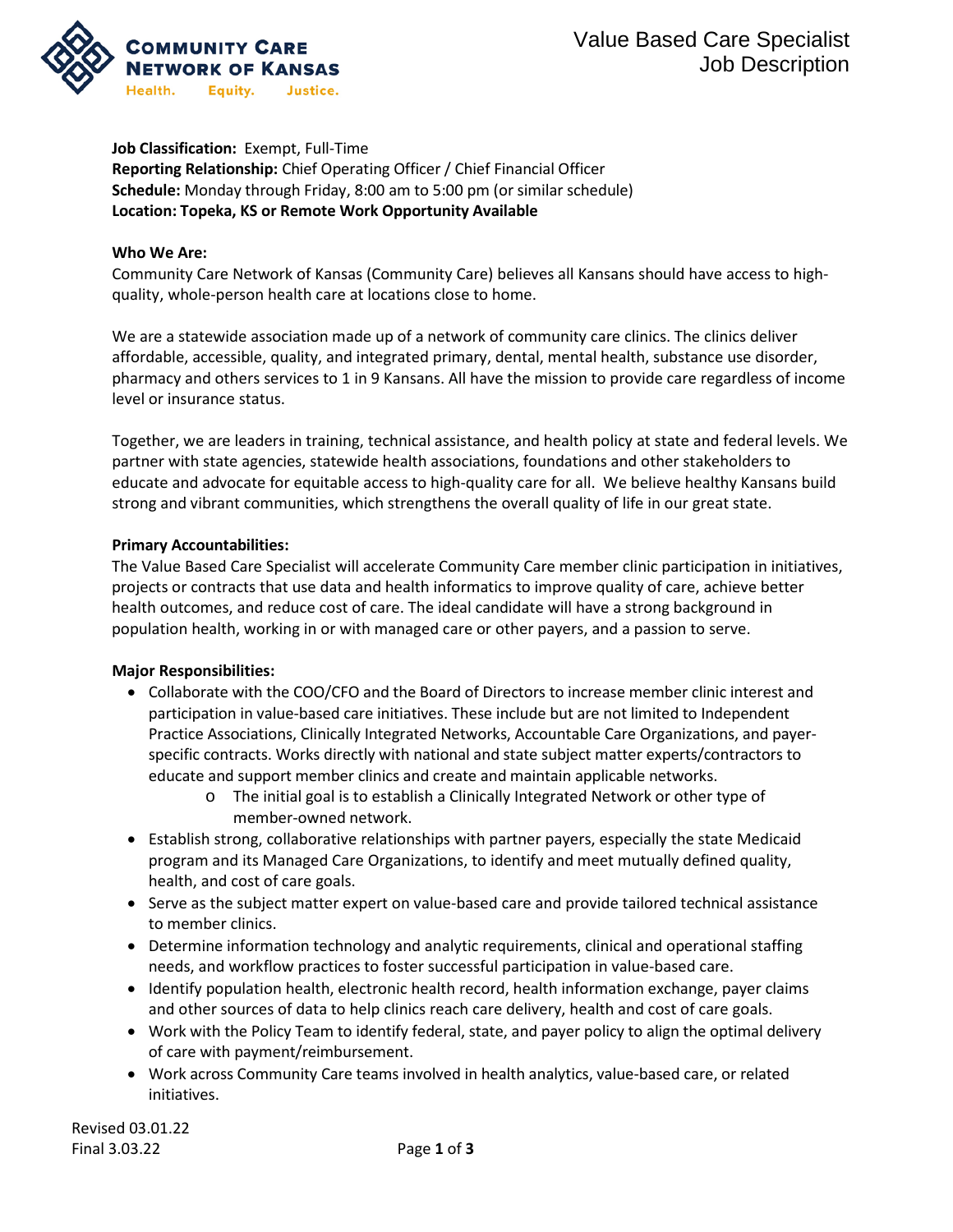

- Represent Community Care and serve as a value-based care thought leader at national, state, regional, and local meetings, conferences, task forces, and other convenings.
- Performs all other duties as assigned by the COO/CFO.

# **Secondary Responsibilities:**

- Utilizes company technology and participates in weekly collaborative communication.
- Works collaboratively to build and maintain a strong team environment to accomplish the tasks necessary to serve and support the goals of Community Care.
- Participates in special events.
- Attends staff meetings and other meetings, as required.

# **Qualifications:**

- Bachelor's Degree in health care, health informatics, health care analytics, health care administration, human services or a related field; master's degree preferred.
- Five years of working in or with a health insurer or state/federal payer, preferably in a managed care setting.
- Direct experience working with value-based care initiatives.
- Passion and commitment to improving health and social justice; experience working in/with a community health center or other non-profit clinic environment preferred.
- Experience with health care data sources such as claims, electronic health record, clinical, and patient reported data.
- Intense attention to detail and data quality assurance.
- Proficiency with Windows operating systems and Microsoft Office suite; ability to learn additional software applications.
- Ability to promote a professional and positive appearance and work environment.
- Ability to make sound, independent decisions in a fast-paced environment.
- Ability to communicate complex and technical information in a clear and concise manner, both verbally and written.
- Strong interpersonal, organizational, written and verbal communication skills required.
- Creative thinking and problem-solving skills; willingness to seek input regularly for process improvement.
- Detail oriented; strong work ethic; and ability to simultaneously manage multiple priorities in a dynamic, multi-faceted, fast-paced work environment.

# **Physical Demands:**

- Regularly maintain stationary position with regular need to relocate to attend meetings internally and externally.
- Ability to read computer screens and operate computer peripherals for an extended period or the ability to discern electronic information through reasonably available accommodations.
- Ability to travel as needed within the State of Kansas and nationally.

# **Work Environment:**

- Professional, fast-paced and deadline-oriented environment in an office setting with regulated temperatures and moderate noise level.
- Remote work opportunities available.

Revised 03.01.22 Final 3.03.22 Page **2** of **3**